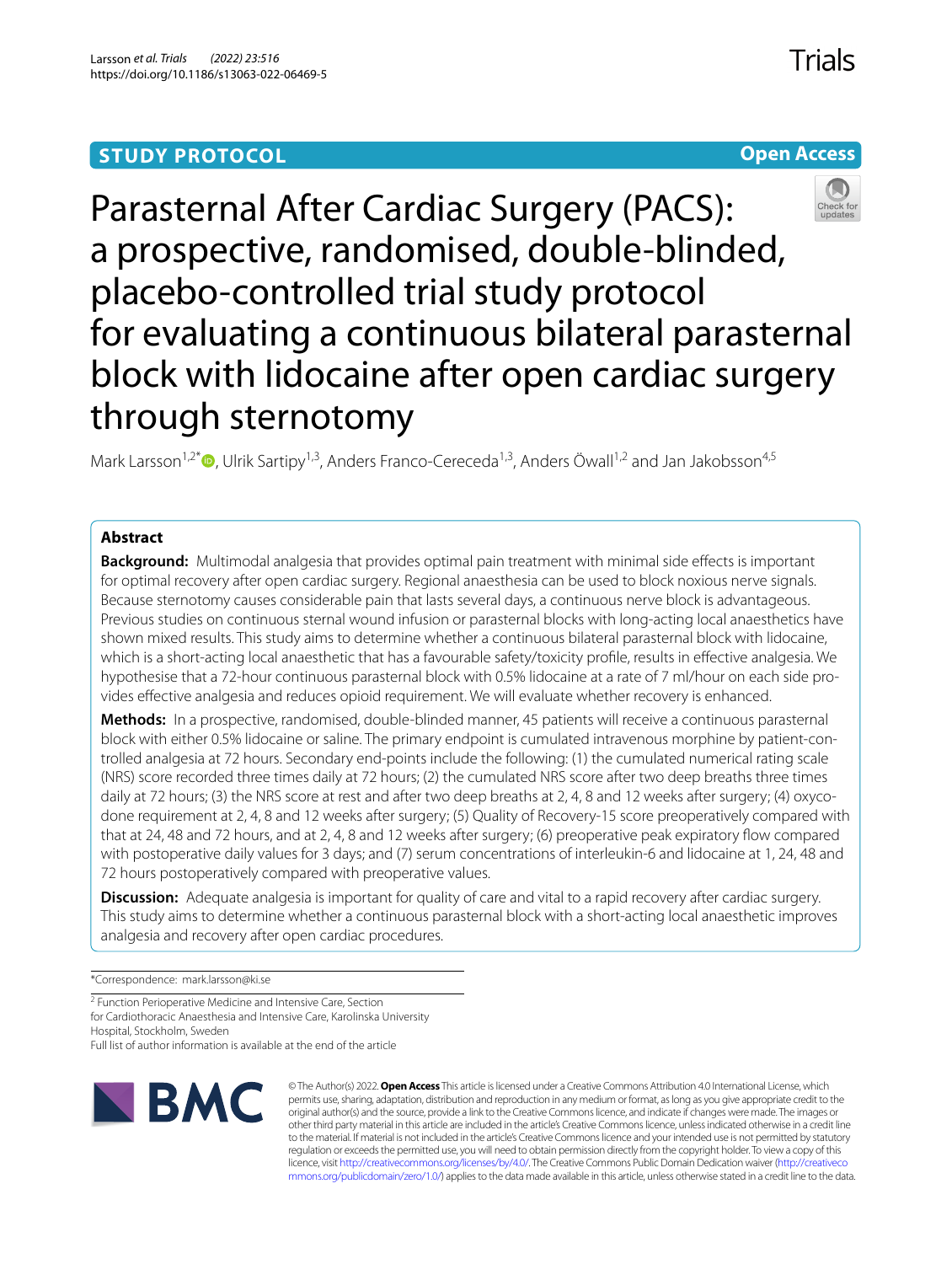**Trial registration:** The study was registered in the European Clinical Trials Database on 27/9/2019 (registration number: 2018-004672-35).

**Keywords:** Open cardiac surgery, Sternotomy, Postoperative pain, Parasternal block, Recovery, Lidocaine

### **Administrative information**

Note: the numbers in curly brackets in this protocol refer to SPIRIT checklist item numbers. The order of the items has been modifed to group similar items (see [http://](http://www.equator-network.org/reporting-guidelines/spirit-2013-statement-defining-standard-protocol-items-for-clinical-trials/) [www.equator-network.org/reporting-guidelines/spirit-](http://www.equator-network.org/reporting-guidelines/spirit-2013-statement-defining-standard-protocol-items-for-clinical-trials/)[2013-statement-defning-standard-protocol-items-for](http://www.equator-network.org/reporting-guidelines/spirit-2013-statement-defining-standard-protocol-items-for-clinical-trials/)[clinical-trials/\)](http://www.equator-network.org/reporting-guidelines/spirit-2013-statement-defining-standard-protocol-items-for-clinical-trials/).

| Title $\{1\}$                   | Parasternal After Cardiac Surgery (PACS): a<br>prospective, randomised, double-blinded,<br>placebo-controlled trial study protocol<br>for evaluating a continuous bilateral par-<br>asternal block with lidocaine after open<br>cardiac surgery through sternotomy                                                                                                                                                                                                                                                                                                                                                                                                                                                                                                                                                                                                                                                                                                                                                                                                                                                     |
|---------------------------------|------------------------------------------------------------------------------------------------------------------------------------------------------------------------------------------------------------------------------------------------------------------------------------------------------------------------------------------------------------------------------------------------------------------------------------------------------------------------------------------------------------------------------------------------------------------------------------------------------------------------------------------------------------------------------------------------------------------------------------------------------------------------------------------------------------------------------------------------------------------------------------------------------------------------------------------------------------------------------------------------------------------------------------------------------------------------------------------------------------------------|
| Trial registration {2a and 2b}. | The study was registered in the<br>European Clinical Trials Database on<br>27/9/2019 (registration number: 2018-<br>004672-35).                                                                                                                                                                                                                                                                                                                                                                                                                                                                                                                                                                                                                                                                                                                                                                                                                                                                                                                                                                                        |
| Protocol version {3}            | Amended version 3.1, November 2019                                                                                                                                                                                                                                                                                                                                                                                                                                                                                                                                                                                                                                                                                                                                                                                                                                                                                                                                                                                                                                                                                     |
| Funding {4}                     | ML received financial support for this<br>study from Grünenthal Sweden AB<br>(grant number: 2-2191/2020).<br>ML received a personal research award<br>from the Swedish Association for Cardio-<br>thoracic Anesthesiology and Intensive<br>Care, donated by CSL-Behring.<br>US is supported by the Swedish<br>Heart-Lung Foundation (grant number:<br>20190533).<br>AFC is supported by an independent<br>donation from Mr Fredrik Lundberg.                                                                                                                                                                                                                                                                                                                                                                                                                                                                                                                                                                                                                                                                           |
| Author details {5a}             | Mark Larsson (ML) <sup>1,3</sup> , Ulrik Sartipy (US) <sup>1,4</sup> ,<br>Anders Franco-Cereceda (AFC) <sup>1,4</sup> , Anders<br>Öwall (AÖ) <sup>1,3</sup> , Jan Jakobsson (JJ) <sup>2,5</sup><br><sup>1</sup> Department of Molecular Medicine and<br>Surgery, Karolinska Institutet, Stockholm,<br>Sweden<br><sup>2</sup> Institution for Clinical Sciences, Karo-<br>linska Institutet at Danderyds Hospital,<br>Stockholm, Sweden<br><sup>3</sup> Function Perioperative Medicine and<br>Intensive Care, Section for Cardiothoracic<br>Anaesthesia and Intensive Care, Karolinska<br>University Hospital<br><sup>4</sup> Department of Cardiothoracic Surgery,<br>Karolinska University Hospital, Stockholm,<br>Sweden<br><sup>5</sup> Department of Anaesthesia and Inten-<br>sive Care, Danderyds Hospital, Stock-<br>holm, Sweden<br>Roles and responsibilities:<br>Academic sponsor: JJ<br>Principal investigator: ML<br>Study design: ML, AÖ and JJ<br>Collection and management of data: ML<br>Data analysis and interpretation: ML, US,<br>AFC, AO and JJ<br>Writing of the report: ML, US, AFC, AÖ and JJ |

| Name and contact informa-<br>tion for the trial sponsor {5b} | Jan Jakobsson, Karolinska Institutet,<br>Sweden.<br>E-mail: jan.jakobsson@ki.se                                                                                                                                                                                                                                                                                                                   |
|--------------------------------------------------------------|---------------------------------------------------------------------------------------------------------------------------------------------------------------------------------------------------------------------------------------------------------------------------------------------------------------------------------------------------------------------------------------------------|
| Role of sponsor {5c}                                         | JJ is the academic sponsor of this study,<br>and is fully involved in planning and<br>designing the study, and analysing the<br>results and writing the report.<br>The funding sources had no role in<br>the design of this study and will not<br>have any role in its execution, analyses,<br>interpretation of the data, preparation of<br>the manuscript or the decision to submit<br>results. |

## **Introduction**

### **Background and rationale {6a}**

After open heart surgery, patients experience moderate to severe pain  $[1-4]$  $[1-4]$  $[1-4]$ . Apart from causing acute suffering, severe postoperative pain increases the risk for developing chronic postsurgical pain, which results in a decreased health-related quality of life [\[2](#page-9-2), [5–](#page-9-3)[10\]](#page-9-4). Pain and its main treatment in cardiac surgery, opioids, can impede rapid recovery. Pain hampers mobilisation and physiotherapy. Opioids afect recovery through negative side efects, such as sedation, nausea, dizziness, respiratory depression and gastrointestinal slowing.

Enhanced recovery (fast track) pathways seek to attenuate the negative effect that surgery has on normal physiology, with the ultimate goal to allow a more rapid return to normal life [[11](#page-9-5), [12\]](#page-9-6). A cornerstone of these pathways is efective pain treatment with an opioid-sparing strategy, usually designated multimodal analgesia [[13](#page-9-7)[–15](#page-9-8)]. Nerve blocks using local anaesthetics that block the noxious nerve impulses from reaching the central nervous system can be an efective part of such a strategy. Depending on what level the aferent nerve system is blocked, central and peripheral blocks can be used. In cardiac surgery, a continuous epidural infusion is a central block that offers effective pain treatment  $[16–19]$  $[16–19]$  $[16–19]$ . However, the fear of epidural haematoma, potentially causing para- or tetraplegia, has limited the use of epidural infusion. Nerve blocks that can be performed at increasingly peripheral levels, such as intercostal, (para)sternal and fascial plane blocks, and even wound infltration, have been described  $[20-24]$  $[20-24]$ . These nerve blocks can be performed as a single shot and as a continuous block. Because cardiac surgery causes considerable pain that lasts several days, continuous infusion of a local anaesthetic, ofering analgesia over an extended period, is advantageous.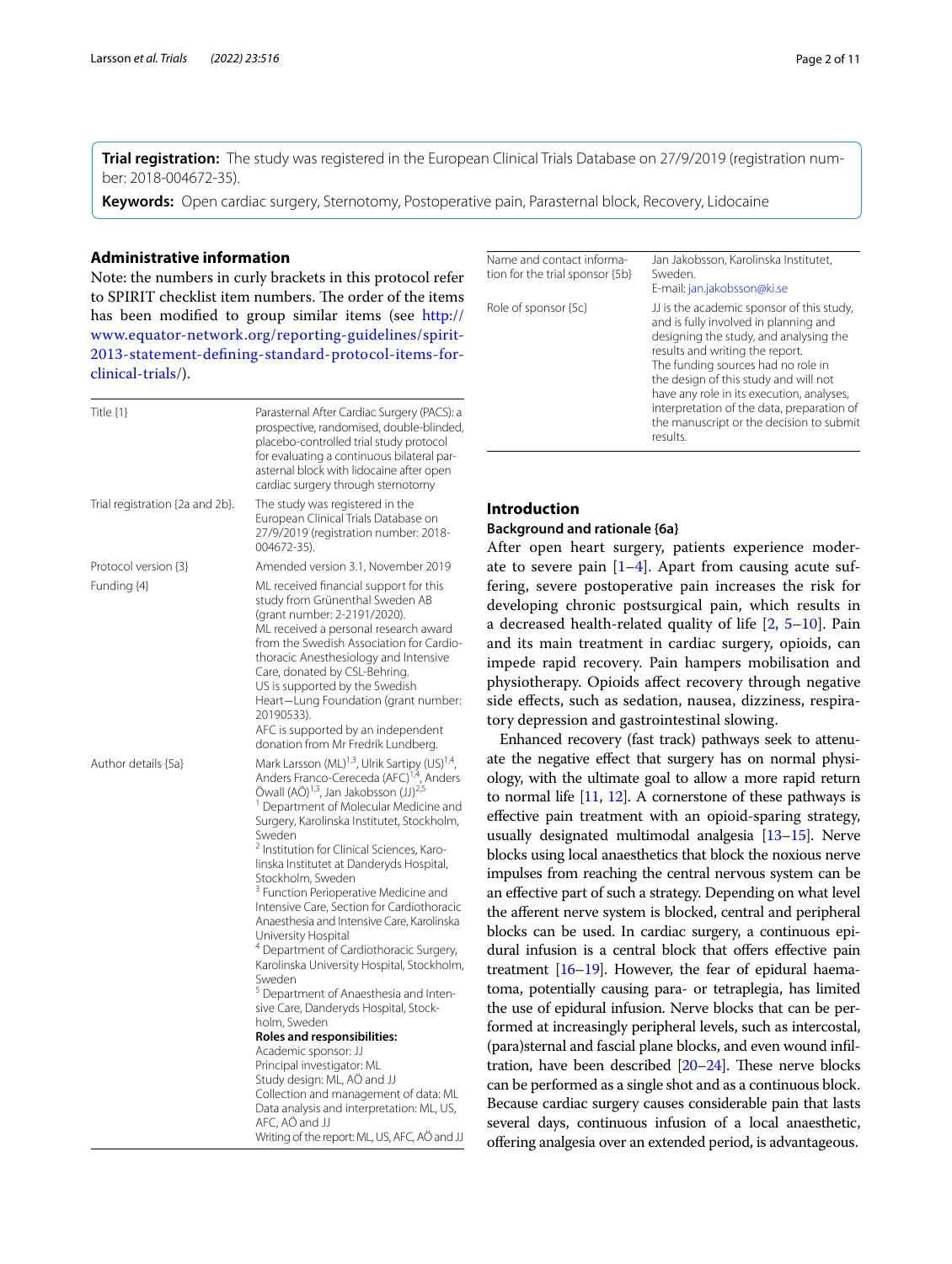Two continuous peripheral blocks that have been described after sternotomy and are anatomically in proximity are sternal wound infltration and a bilateral sternal block. In sternal wound infltration, a catheter for continuous local anaesthetic infusion is placed centrally in the sternal wound. A bilateral sternal block is performed by bilaterally inserting a catheter over the costosternal margin. As described by Eljezi et al [\[25\]](#page-9-13), the aim for a local anaesthetic efect is the anterior branches of the intercostal nerves [[26\]](#page-9-14). Studies that have described these two blocks used either bupivacaine or ropivacaine, both of which are long-acting local anaesthetics [\[21,](#page-9-15) [22](#page-9-16),  $24-32$  $24-32$ ]. The reported results of these studies vary, where several studies did not show any additional analgesic efect beyond standard care, while others showed lower pain scores and lower opioid use. This range of efficacy could be due to the diferences in anatomical positioning of the catheter(s). Another possible explanation for the varying study results was provided by White et al [\[32](#page-9-17)]. When they compared sternal wound infusion of 0.25% and 0.5% solutions of bupivacaine with each other and to saline, as intuitively expected, they found a greater analgesic efect of the solution with the higher concentration of bupivacaine. However, this fnding is contradicted by the results of several other studies. These other studies described the continuous administration of bupivacaine or ropivacaine with doses ranging from 3.75 to 25 mg/ hour and from 8 to 13.5 mg/hour, respectively. Several studies [[22,](#page-9-16) [24](#page-9-12), [25](#page-9-13), [28,](#page-9-18) [32](#page-9-17)] that used doses at the lower end of the range described signifcant efects, while some studies [[27,](#page-9-19) [31,](#page-9-20) [33](#page-9-21)] that used higher doses did not.

An increased risk of infection has been raised as a possible issue for continuous regional anaesthesia in cardiac surgery. In a prematurely stopped trial reported by Agarwal et al [\[27\]](#page-9-19), a continuous infusion of ropivacaine through two multiport catheters placed in the sternal wound was compared with saline. They found a possible higher risk for sternal infection in the active treatment group. Therefore, the choice of the local anaesthetic might play a role, where bupivacaine and lidocaine show more antimicrobial activity than ropivacaine [\[34](#page-9-22)].

We consider that the above-mentioned studies show the potential of a continuous peripheral parasternal block after cardiac surgery, but its full efect has not been shown. In an attempt to further investigate this continuous block, we propose examining the use of a short-acting local anaesthetic of lidocaine, which will allow a dose increase for efect and simultaneously address the concern of an increased risk of infection.

#### **Objectives {7}**

We plan to evaluate the analgesic efficacy of the least toxic local anaesthetic lidocaine in a continuous bilateral

parasternal block after sternotomy for cardiac surgery. By using a relatively low 0.5% concentration at a total rate of 14 ml/hour (7 ml/hour on each side), our aim is to achieve a spread of local anaesthetic that will efectively block the distal endings of intercostal nerves. We will study whether this block offers effective analgesia and minimises the requirement for opioids. Additionally, we will evaluate if effects can be seen in quality of recovery in a broader perspective after this type of major surgery.

### **Trial design {8}**

This study will be conducted as a single-centre, randomised, double-blinded, clinical trial.

### **Methods: Participants, interventions and outcomes Study setting {9}**

The study population will consist of adult patients undergoing elective open cardiac surgery at the Karolinska University Hospital in Stockholm.

### **Eligibility criteria {10}**

The inclusion criteria are as follows: (1) male and nonpregnant female patients aged 20–80 years; (2) American Society of Anesthesiologists Physical Status Classifcation (ASA) II–II; (3) not undergoing emergency or planned redo surgery; not sufering from (4) severe left heart failure,  $(5)$  respiratory insufficiency,  $(6)$  advanced kidney failure or (7) pronounced hepatic disease; (8) no allergy to local anaesthetics; (9) no psychiatric disease or any psychoactive medication; (10) no cognitive disturbance and/or inability to understand written and/or oral instructions; (11) no history of chronic pain or chronic pain medication; and (12) informed consent.

The exclusion criteria are as follows:  $(1)$  failure to be extubated within 4 hours after surgery; and (2) deep hypothermia during surgery.

If study participants are subject to acute redo after the primary procedure and can be extubated within 4 hours thereafter, the study will continue per protocol.

### **Who will take informed consent? {26a}**

The principal investigator (ML) will obtain written informed consent from each study participant after oral and written information about the study has been provided to the participants.

### **Additional consent provisions for collection and use of participant data and biological specimens {26b}**

The study participant information form contains specific information on the collection, handling and analyses of blood samples taken during the trial. The consent form has specifc boxes to tick for approval of the collection,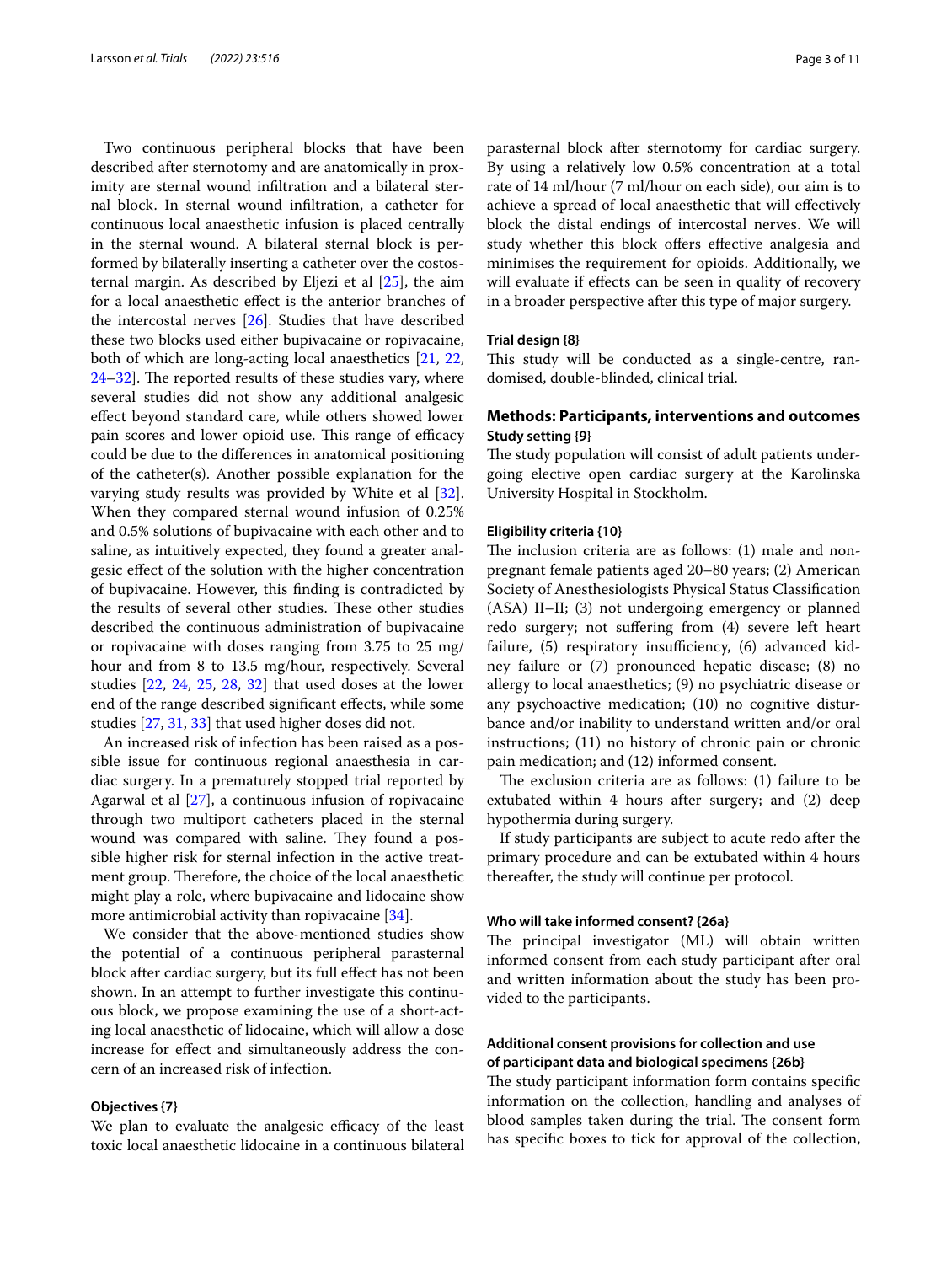handling and analyses of blood samples as explained in the information for the study participants.

### **Interventions**

### **Explanation for the choice of comparators {6b}**

This trial is designed to compare a continuous parasternal block with the standard of care. Therefore, the comparator is saline. The standard treatment consists of paracetamol and a patient-controlled analgesia (PCA) pump with morphine.

### *Intervention description {11a}*

*Placement of parasternal catheters and the start of the study intervention* At the end of surgery, after sternal closure and wound closure, the skin surrounding the sternal wound will once again be swabbed with chlorhexidine. Thereafter, the surgeon who performed the procedure will insert a 19-cm multiply perforated catheter subpectorally on either side of the sternum over the costosternal margin. Patients will be randomised to receive either saline 9 mg/ml (0.9%) or lidocaine 5 mg/ml (0.5%). After a bolus from two pre-prepared 20-ml syringes with the allocated solution in each catheter, both catheters will be connected to the elastomeric pump for continuous infusion of the randomised treatment at a rate of 7 ml/ hour in each catheter. The resulting lidocaine administration will be 70 mg/hour (1680 mg in 24 hours). The elastomeric single-use pump will be replaced by a new after 24 and 48 hours to attain 3 days of treatment.

*Analgesic regimen* Preoperatively, patients will receive instructions on the assessment of perceived pain. The instructions are to score perceived pain from 0 to 10 according to the numerical rating scale (NRS), where an NRS score of 0 indicates no pain, and an NRS of 10 is the worst imaginable pain. Pain is further explained and categorised as mild (NRS scores of 1–3), moderate (NRS scores of 4–6) or severe (NRS scores of 7–10).

*Intensive care unit (ICU)/recovery* Starting at the end of surgery, all patients will receive intravenous or oral paracetamol 1000 mg every 6 hours. After extubation, when the patient states a score greater than mild (an NRS score > 3), the attending ICU/recovery nurse will provide rescue analgesic as follows: (1) an intravenous bolus of morphine will be administered with 1-mg increments up to a total dose of 0.15 mg/kg; (2) if NSAID is tolerated and considered acceptable regarding chest tube flow,  $15-30$ mg of ketorolac will be administered intravenously; and (3) if tolerated and considered acceptable regarding alertness and blood pressure, 15–75 μg of clonidine will be administered intravenously. All rescue medication can be repeated as considered necessary to achieve an NRS score  $\leq$  3.

After mild or no pain has been achieved (NRS score ≤ 3), a PCA pump will be connected to allow the patient to perform self-administration of intravenous morphine. The instructions for use will be to achieve an NRS score ≤ 3. On the patient's demand, the PCA pump will deliver 1 mg of morphine, with a lockout time of 6 minutes and a maximal dose of 30 mg every 4 hours. Rescue analgesia consists of the same algorithm as the one described for rescue medication before starting the PCA pump.

*Surgical ward* Analgesia after discharge from the ICU will consist of morphine by PCA and oral paracetamol 1000 mg every 6 hours. To treat break-through pain at the surgical ward that cannot be relieved with this regimen, additional intravenous morphine can be administered by the attending nurse. If required, rescue pain treatment will consist of an oral nonsteroidal anti-infammatory drug (naproxen 250–500 mg) and/or oral clonidine (75 μg).

*End of parasternal infusion* After the 72-hour study period, the bilateral parasternal catheters will be removed and the PCA pump will be discontinued. If continued analgesia is required after the intervention, the patient will receive the following oral analgesia. (1) Slow-release oxycodone will be administered twice daily. An oral daily oxycodone dose will be approximated to the equivalent of the intravenous dose of morphine administered by the PCA pump during the last 24 hours of the intervention. (2) Paracetamol 1 g will be provided four times daily and rescue medication that consists of short-acting oral oxycodone will be provided.

### *Criteria for discontinuing or modifying allocated interventions {11b}*

*Premature discontinuation of parasternal infusion* Parasternal infusion of the trial medication will be discontinued earlier than after 72 hours for the following reasons: (1) the trial subject retracts consent; (2) inadvertent removal of one or both parasternal catheter(s); (3) surgical complications requiring the removal of one or both parasternal catheter(s); (4) unforeseen medical occurrence caused by one or both parasternal catheter(s); and (5) unforeseen severe and potentially life-threatening medical event that is suspected to be the result of an allergy to or systemic toxicity of the infused study medication.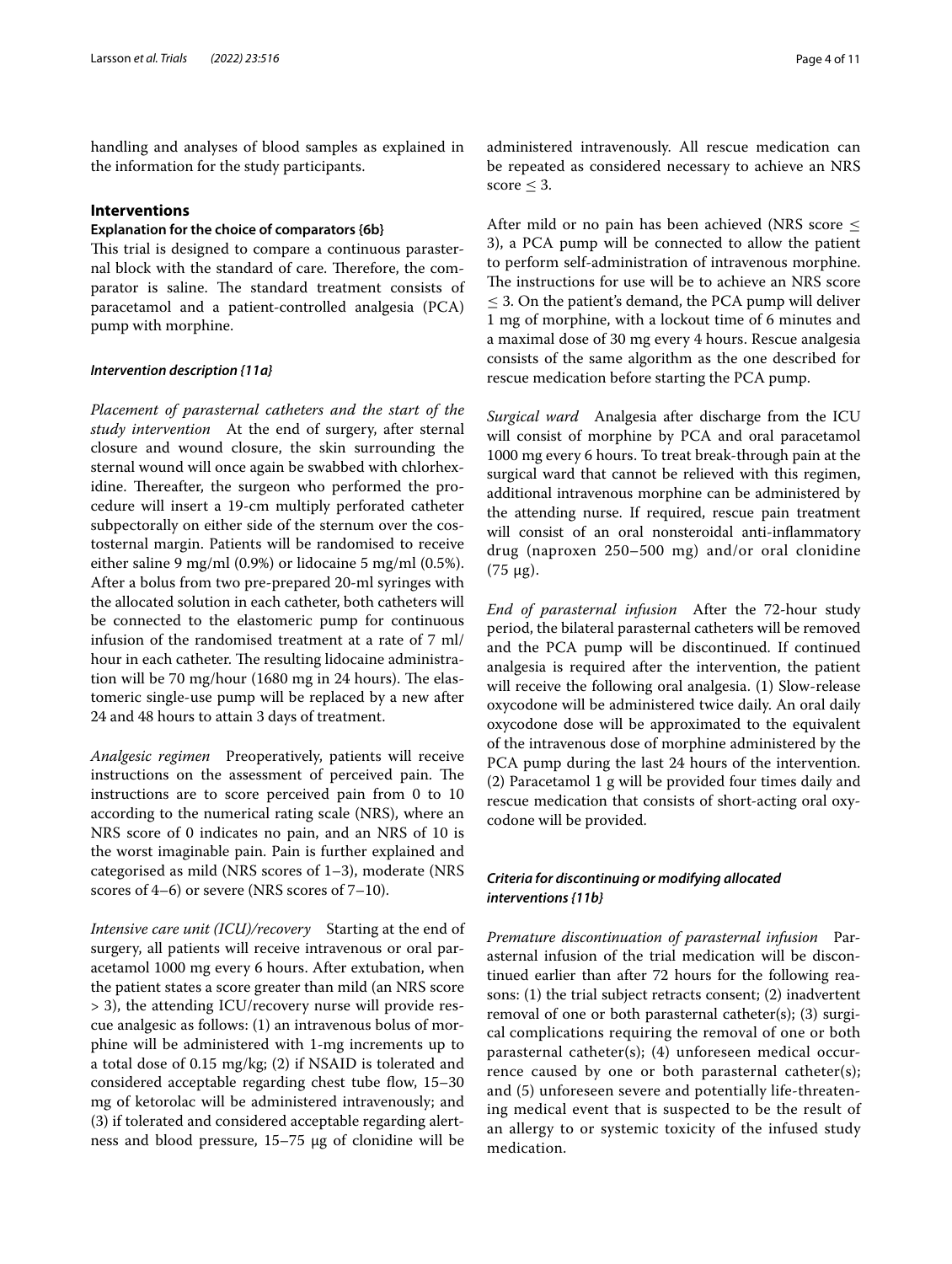*Adverse events that will allow continuation of the infused study medication* Mild to moderate symptoms of lidocaine toxicity such as tinnitus, dizziness, blurred vision, metallic taste, peri-oral numbness and tongue paraesthesia may be managed with medication and are not necessarily reason for discontinuation of the intervention.

*Premature discontinuation of follow‑up* Study participants who cannot engage in the follow-up owing to a prolonged ICU care will be considered dropouts. Further assessment will be discontinued.

### **Strategies to improve adherence to interventions {11c}**

The intervention will last the first 72 hours after surgery. Study participants will be under continuous care at the ICU/surgical ward and will be visited daily by the study team.

### **Relevant concomitant care permitted or prohibited during the trial {11d}**

All study participants will receive standard postoperative care according to departmental practice.

#### **Provisions for post‑trial care {30}**

At the end of the intervention, the study participants will be cared for according to departmental practice. If required, analgesia will be provided as described above ("Intervention description" subsection). Open cardiac surgery and participating in this trial carry risks. In case any adverse event occurs, our department and the hospital will provide care, irrespective of the cause. The National Patient Safety Insurance will cover potential insurance claims.

### **Outcomes {12}**

### *Primary endpoint and secondary endpoints*

The primary endpoint is cumulated intravenous morphine administration by PCA at 72 hours. The secondary end points are as follows: (1) the cumulated NRS score three times daily at 72 hours; (2) the cumulated NRS score after two deep breaths three times daily at 72 hours; (3) the NRS score at rest and after two deep breaths at 2, 4, 8 and 12 weeks after surgery; (4) oxycodone requirement at 2, 4, 8 and 12 weeks after surgery; (5) Quality of Recovery (QoR)-15 score preoperatively and at 24, 48 and 72 hours, as well as at 2, 4, 8 and 12 weeks after surgery; (6) peak expiratory flow (PEF) preoperatively, postoperatively on the morning after surgery and in the evening from day after surgery until postoperative day 3; and (7) serum concentrations of interleukin-6 (IL-6) and lidocaine at 1, 24, 48 and 72 hours after starting the intervention compared with preoperative values.

#### *Other endpoints*

In addition to the primary and secondary endpoints, we will observe (1) the incidence of nausea and/or vomiting at any time during the initial 72 hours; (2) the incidence of sedation at any time during the initial 72 hours; (3) the incidence of arrhythmia, with more than single or solitary coupled supraventricular and ventricular extra beats at any time during the initial 72 hours; (4) NRS scores at rest at all time points during the initial 72 hours; (5) morphine consumption at 24, 48 and 72 hours; (6) NRS scores after two deep breaths three times daily during 72 hours; (7) the day of discharge and discharge time; and (8) the occurrence of sternal wound infection.

### *Participant timeline {13}* See Appendix [2](#page-8-0).

*Sample size {14}* Historical data at our institution show a mean  $(\pm$  standard deviation) intravenous morphine requirement of 67 ( $\pm$  30 mg) after open cardiac surgery for the frst 48 postoperative hours. We have previous experience of a continuous bilateral parasternal block after cardiac surgery. When infusing 8 mg ropivacaine/hour in each catheter (2 mg/ml, 4 ml/hour in each catheter), we found a mean morphine requirement of 53 mg the frst 2 postoperative days, which equals to a decrease of 14 mg morphine. We believe that the use of a higher equivalent dose of lidocaine will increase efficacy, which we hypothesise will double the decrease in morphine requirement. If we assume a requirement for  $\leq 40$  mg morphine for the first 48 postoperative hours for patients receiving a bilateral parasternal block, 21 patients in each arm are required to identify a significant difference ( $p < 0.05$ ) with a power of 80%. This sample size calculation is based on the frst 48-hour opioid requirement postoperatively. The study participants will be cared for in-hospital for at least 4 days postoperatively. Therefore, we expect a low drop-out for our primary endpoint of opioid requirement at 72 hours. To compensate for potential drop-out and/or incomplete collection of data, 45 patients will be included and randomised.

*Recruitment {15}* Study participants will be recruited from patients who undergo non-redo open cardiac surgery at our department. We believe that we will be able to recruit an average of two study participants each week. Taking into account holidays and potential logistic problems in the supply of study medication, we aim to recruit all 45 patients within 1 year from starting enrolment.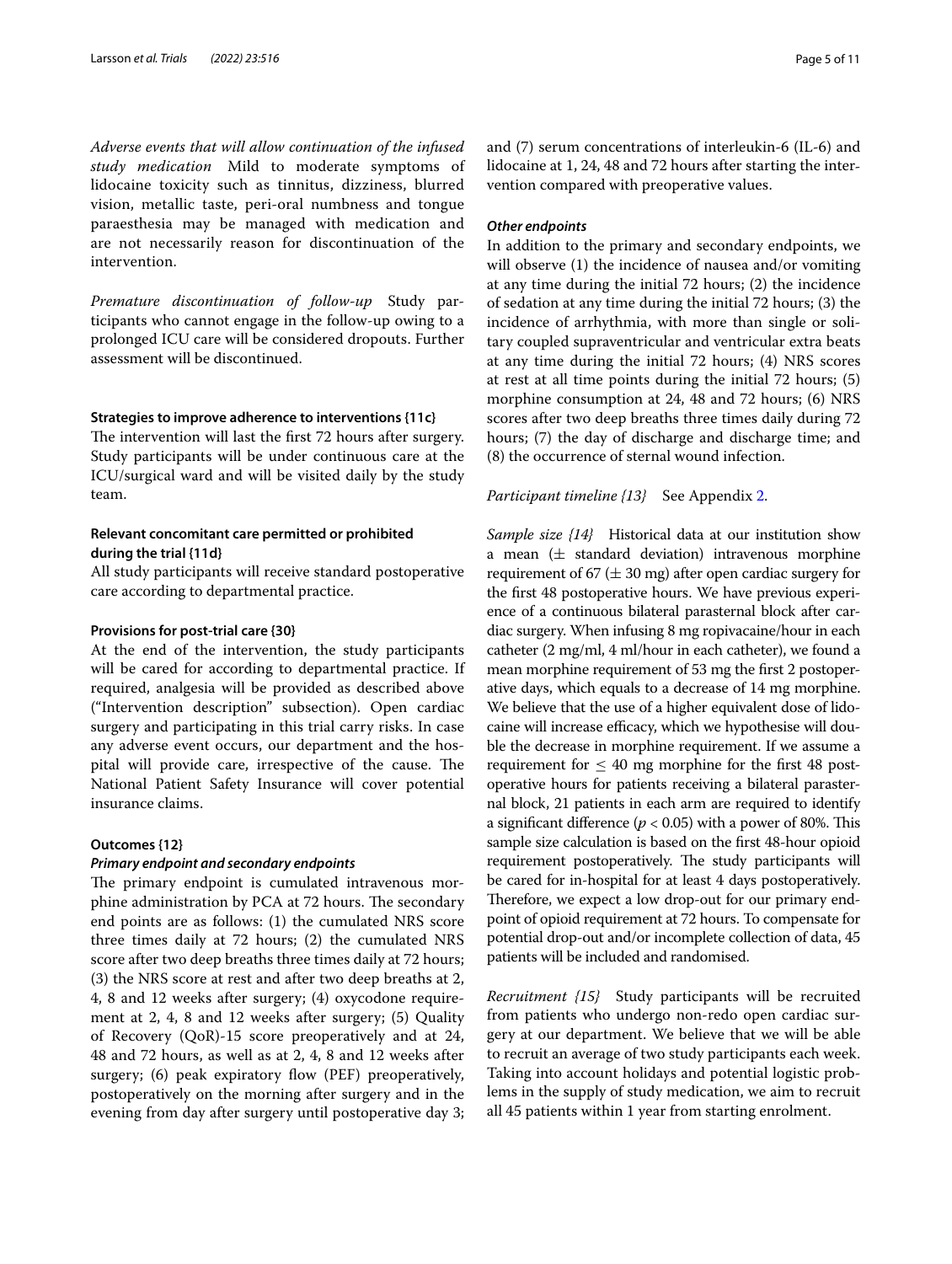### **Assignment of interventions: allocation** *Sequence generation {16a}*

Because of practical reasons regarding the supply of trial medication, study participants will be randomised in a 1:1 fashion in blocks of eight, except for the last block of fve. Each participant will receive an inclusion number, and each inclusion number will correspond to a number on a sealed opaque envelope. Each envelope will contain a random assignment to one of the two treatment groups. A study participant's name and assigned treatment will be recorded in a randomisation list.

### *Concealment mechanism {16b}*

One of two anaesthesia nurses not involved in the care of the study participants and beyond randomisation not involved in this study will open a sealed opaque envelope for allocating treatment.

### *Implementation {16c}*

The allocation of treatment (saline vs lidocaine) will be determined by the randomisation as described above. The principal investigator (ML) will prepare the envelopes for allocation. Concealment of allocation will be achieved because an anaesthesia nurse who is not involved in the study will open the envelopes and prepare the study medication. ML will enrol all study participants.

### **Assignment of interventions: Blinding** *Who will be blinded {17a}*

The study participants, investigators, participating research nurses, attending anaesthesiologist, anaesthesia nurse and ICU/recovery nurses and nurses on the ward will be blinded to the allocation.

### *Procedure for unblinding if needed {17b}*

In case a serious adverse event occurs that requires knowledge of the allocated treatment, the label concealing the content of the elastomeric pump can be removed with some effort. The randomisation list is kept locked in our local thoracic anaesthesia pharmacy and can be made available in case of emergency at any time of the day by contacting the principal investigator.

### **Data collection and management** *Plans for assessment and collection of outcomes {18a}*

*Analgesia* The analgesics administered during surgery and the initial time at the ICU/recovery will be recorded and added to the case record form (CRF). After starting the PCA pump according to the protocol, administered doses will be registered in the PCA pump. The number of provided doses for every 24 hours and the total 72-hour period will be retrieved and recorded in the CRF. If any other rescue medication is required for pain control, the type and dose will be retrieved from the charts.

*Mobile platform* Push notices with a link to an online platform will be sent to the study participant's mobile phone at pre-determined times. After two-step verifcation, access can be gained to the current questionnaire. Only the principal investigator and study nurses will - after two-way verifcation - have access to the completed questionnaires. For each questionnaire at a certain follow-up time, a separate push notice with a link will be sent. Questionnaires will be sent at specifc times to determine the following: (1) QoR-15 score preoperatively and at 24, 48, 72 hours, as well as 2, 4, 8 and 12 weeks after surgery; (2) pain according to the NRS at rest and after two deep breaths, every 8 hours for 72 hours starting the evening after surgery; (3) pain in the evening according to the NRS at 2, 4, 8 and 12 weeks after surgery; (4) requirement of oral oxycodone in the morning and evening at 2, 4, 8 and 12 weeks after surgery; (5) whether any nausea is experienced, every 8 hours for 72 hours starting in the evening after surgery; and (6) whether the trial subject has experienced nausea and/or vomited in the last 8 hours (yes/no), every 8 hours for 72 hours starting in the evening after surgery.

*Blood samples* Blood samples will be drawn before starting surgery and at 1, 24, 48 and 72 hours after the administration of the study medication bolus dose and the initiation of parasternal infusion. At the specifed times, two samples will be drawn. One sample will be sent for direct analysis of IL-6 concentration at the hospital laboratory. The other sample will be centrifuged at 2000 g for 10 minutes. The serum will be pipetted in micro tubes and stored at −70°C. After conclusion of the enrolment, lidocaine concentrations in the serum samples will be determined.

PEF PEF will be measured with a standard peak flow meter. To improve accuracy, we will record the results of three consecutive measurements. PEF will be recorded preoperatively and at each postoperative day until postoperative day 3.

*Remaining data* Information on weight, length, the discharge time and the length of stay will be obtained from the electronic patient dossier.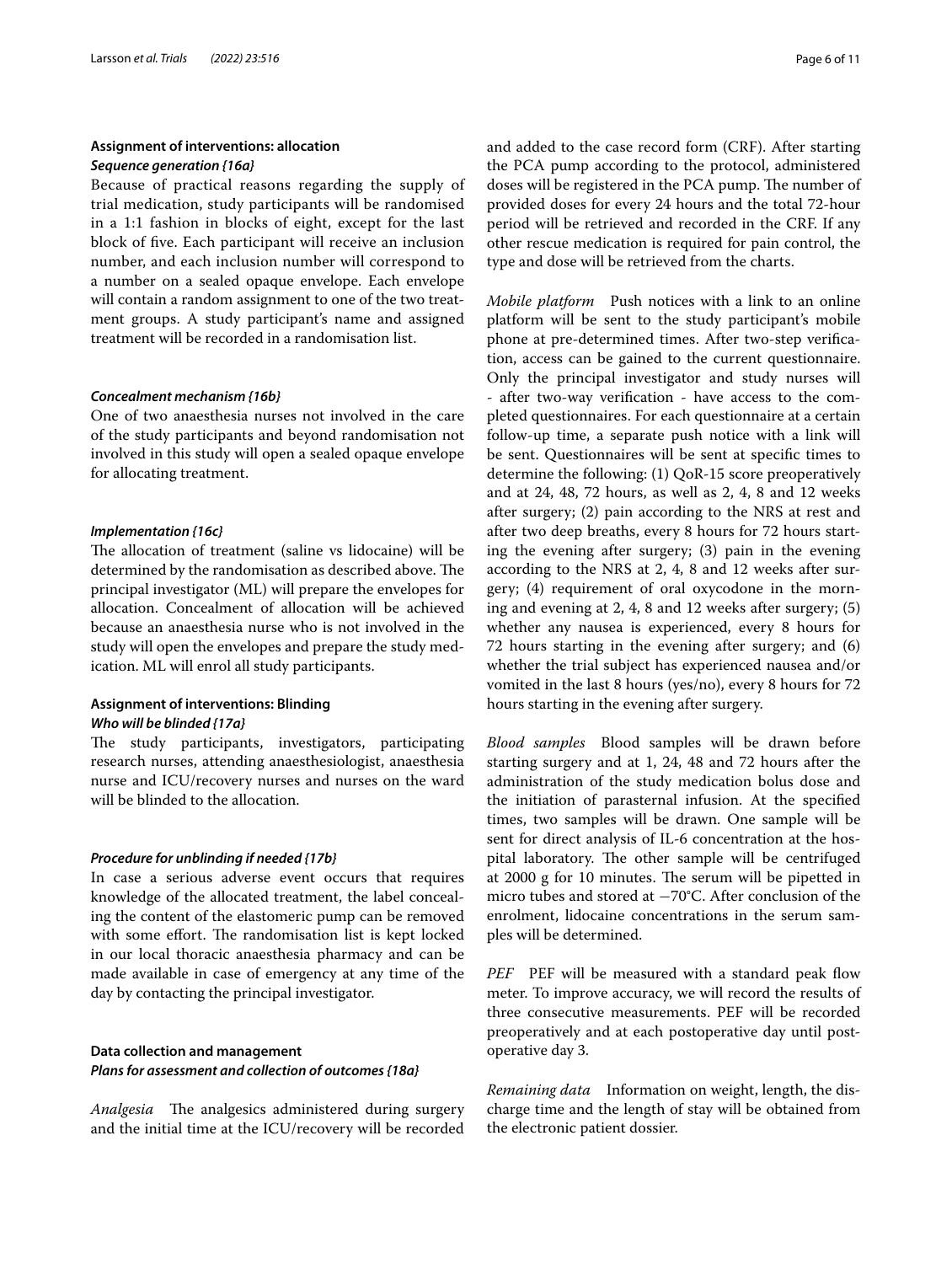### *Plans to promote participant retention and complete follow‑up {18b}*

The intervention will occur during the first 72 hours after surgery and will be monitored closely by the study team. We hope that our digital platform will facilitate completion and result in a high response rate of the follow-up questionnaires during the 3 months after surgery.

### *Data management {19}*

*Source document* All study data will be retrieved and documented in CRFs, which are only identifable by a randomisation number.

#### **Confdentiality {27}**

The randomisation key and CRFs will be stored separately. Data labelled with the randomisation number only will be gathered in a fle for data management and analyses. These files will be stored at secure servers at the Karolinska Institute or in personal lap-tops provided by the Karolinska Institute and accessible only with personal passwords.

### **Plans for collection, laboratory evaluation and storage of biological specimens for genetic or molecular analysis in this trial/future use {33}**

Blood samples will be drawn as described above. The collected serum will be stored at −70°C, and will only be identifable by a randomisation number. After conclusion of the enrolment, lidocaine concentrations will be measured in serum samples. No samples will be saved after this analysis.

### **Statistical methods**

*Statistical methods for primary and secondary outcomes {20a}* Effect variables will be analysed per protocol for efficacy. Per protocol is defned as fulflment of the 72-hour parasternal infusion. The intention-to-treat population will also be analysed, mostly for safety and side efects, but also for efficacy. The safety population will include any patient who received parasternal catheters.

The primary effect variable (cumulated intravenous morphine administered by a PCA pump at 72 hours) will be analysed as a continuous variable. Assessment for normal distribution will be performed by the Kolmogorov– Smirnoff test, Shapiro–Wilk test and Q-Q plot.

Non-parametric statistics will be applied for the secondary efect variables comprising NRS scores, the oxycodone dose and QoR-15 scores. PEF and stress marker levels will be analysed as continuous variables.

Data will be reported as the mean and standard deviation unless otherwise stated. The comparison of normally distributed variables will be performed by Student's t-test and/or analysis of variance. Variables that do not follow a normal distribution will be analysed by the Wilcoxon test. Categorical data will be analysed with the chi-square test or contingency tables as appropriate. Appropriate statistical tests will be performed for repeated measures. Data management and statistical analysis will be performed using Stata (StataCorp LP, College Station, TX, USA) and R (R Foundation for Statistical Computing, Vienna, Austria).

### **Interim analyses {21b}**

No interim analyses are planned.

### **Methods for additional analyses (e.g. subgroup analyses) {20b}**

No additional analyses are planned.

### **Methods in analysis to handle protocol non‑adherence and any statistical methods to handle missing data {20c}**

Protocol non-adherence for opioid requirement will be handled by transforming any opioid other than morphine to a morphine-equivalent value. If there are missing NRS and QoR-15 scores, we will apply last observation carried forward analysis.

### **Plans to give access to the full protocol, participant level‑data and statistical code {31c}**

This is an investigator-initiated trial. There are no publication restrictions. The funders have no role in the study design, data collection and analysis, preparation of the manuscript or decision to publish.

### **Oversight and monitoring**

### *Composition of the coordinating centre and trial steering committee {5d}*

This is a single-centre trial. No steering committee will be formed. The principal investigator (ML) will inform the sponsor (JJ) on a weekly basis on the progress of the trial.

### *Composition of the data monitoring committee, its role and reporting structure {21a}*

No data monitoring committee will be formed because the trial will only encompass 45 patients and is planned to be completed within 18 months from starting the enrolment.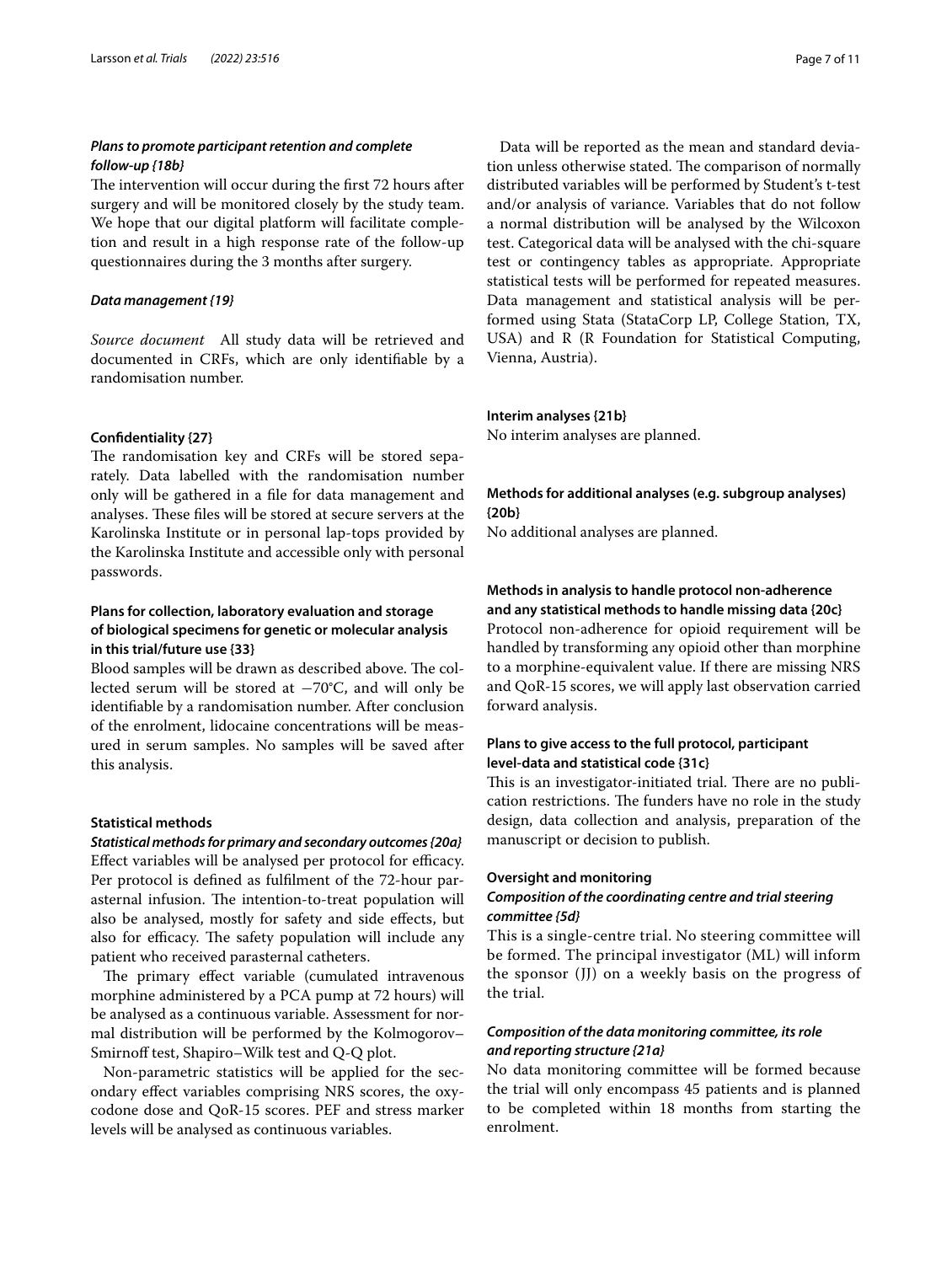#### *Adverse event reporting and harms {22}*

During the intervention, the principal investigator (ML) will actively seek and be informed on a daily basis of any adverse event occurring. During the follow-up time after discharge until 12 weeks after surgery, the QoR-15 questionnaire will provide information on adverse events. We will monitor for possible re-intake of study participants regarding adverse events. The sponsor (JJ) will be informed about all and any adverse events. Serious adverse events will be reported within 24 hours.

All adverse events will be recorded in the CRF. A distinction will be made between expected and unexpected adverse events. Each adverse event will be assessed for the intensity (mild, intermediate or severe), severity (serious vs non-serious) and relationship with the administered trial medication (non-related, possibly related or probably related). Serious adverse events will be presented to and discussed with all investigators within 1 week of being identifed.

All adverse efects will be reported in accordance with the applicable local and European Union laws and regulations. The Swedish Medical Products Agency, Swedish Ethical Review authority and all participating investigators will be informed in accordance with the timelines set out in the applicable laws and regulations.

#### **Frequency and plans for auditing trial conduct {23}**

We plan for an independent research nurse who is not involved in the trial and not working at the same site as the investigators to perform an audit during the trial. The audit will review good clinical practice adherence, enrolment, consent and data reporting in the CRF.

### **Plans for communicating important protocol amendments to relevant parties (e.g. trial participants, ethical committees) {25}**

No changes to the protocol and procedures stated will be undertaken unless the Swedish Ethical Review authority, and if applicable, the Swedish Medical Products Agency are informed and have approved the amendment.

#### **Dissemination plans {31a}**

The results of the trial will be presented in a peerreviewed publication. No later than 3 years after the completion of the last study participant's 12-week follow-up, deidentifed participant-level data will be made available in an appropriate data archive for the purpose of sharing.

### **Discussion**

The objective of this trial is to determine if a continuous bilateral parasternal block with continuous infusion of lidocaine reduces intravenous morphine consumption after open heart surgery. This issue is clinically important because a decreased need for postoperative opioids is thought to enhance patients' recovery following cardiac surgery.

To enable a parasternal block to reach its full analgesic potential, we believe that the large area (i.e., the number of nerves) that needs to be blocked requires a larger amount (dose) of local anaesthetic. Eljezi and D'Ostrevy showed a visually adequate spread of local anaesthetic when they injected a bolus of 20 ml in a parasternal catheter [[26\]](#page-9-14). A local anaesthetic should also reach a suffciently high concentration at the site of efect to fully block nerve conduction. We believe that the increased efect of a higher concentration of bupivacaine in a study by White et al [[32](#page-9-17)] reflects this view. However, the highest recommended doses of bupivacaine and ropivacaine limit the use of a larger dose to increase the effect. The maximally recommended daily dose for bupivacaine is 400 mg (equivalent to 16.7 mg/hour) and that for ropivacaine is 675–800 mg (equivalent to 28–33.3 mg/ hour). The risk of a toxic reaction to a local anaesthetic increases with the dose and subsequent higher plasma concentrations. As noted by White et al [[32\]](#page-9-17), while similar serum bupivacaine concentrations were found at 24 hours, the patients who were randomised to the 0.5% solution had higher serum bupivacaine concentrations at 48 hours than patients who received the 0.25% solution. Both solutions were infused at a rate of 4 ml/hour. Nasr et al [[22\]](#page-9-16), who infused 0.25% bupivacaine at a rate of 5 ml/hour for 48 hours, also showed an increase in plasma bupivacaine concentrations from 24 to 48 hours. Neither White et al [\[32\]](#page-9-17) nor Nasr et al [[22\]](#page-9-16) found toxic plasma concentrations. In contrast, in Eljezi et al's [[29\]](#page-9-23) study on the use of bilateral sternal block in high-risk cardiac surgery patients, they showed an increase in ropivacaine plasma concentrations over time that reached potentially toxic plasma concentrations in 22.2% of patients. Notably, despite these high plasma concentrations, none of the trial subjects experienced toxic symptoms.

These findings suggest that uptake and potential systemic toxicity are reasons for caution when considering high doses of long-acting local anaesthetics to achieve the optimal analgesic efect. When infused over a longer period of time, accumulating long-acting local anaesthetics have an increased risk of toxic plasma concentrations.

To address the risk of toxic plasma/serum concentrations when long-acting local anaesthetics are infused, especially when the dose is increased to improve efficacy, we suggest the use of lidocaine as an alternative. Lidocaine is a well-studied, frequently used, short-acting local anaesthetic, and it also has an established intravenous indication as an anti-arrhythmic. Additionally, intravenous infusion of lidocaine has been extensively studied.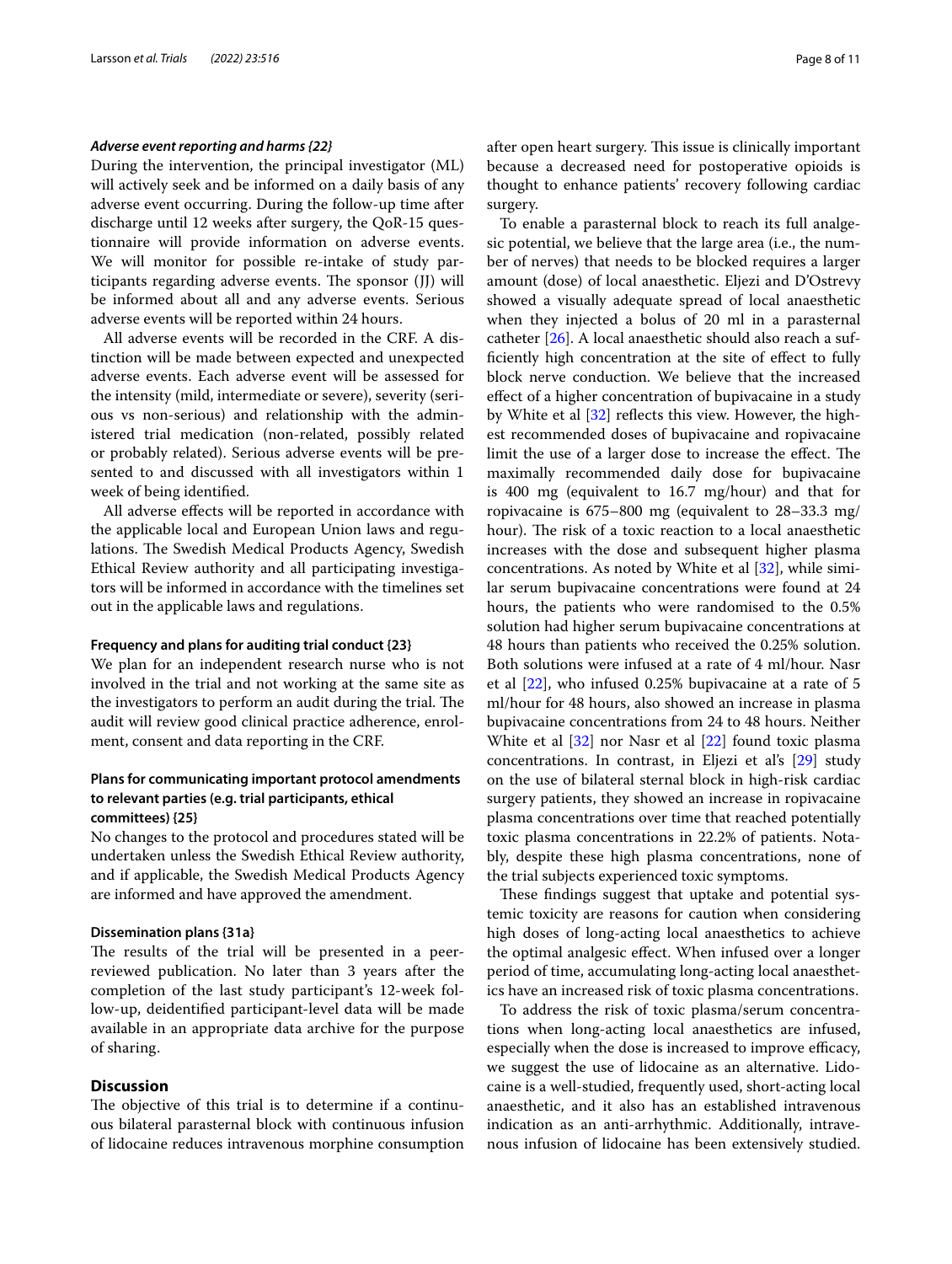Several reviews have evaluated its postoperative analgesic efect, one has assessed the treatment of other acute pain [[35](#page-9-24)[–39](#page-9-25)]. In these studies, intravenous lidocaine was administered as a bolus followed by a continuous infusion at doses of 1 to 5 mg/kg/hour. The duration of infusion varied greatly. With regard to pain treatment after cardiac surgery, one study has evaluated intravenous lidocaine [[40\]](#page-10-0). In this study, an initial bolus of 1.5 mg/kg was followed by a 48-hour continuous lidocaine infusion of 30 μg/kg/minute (1.8 mg/kg/hour), which resulted in a dose of 3024 mg/24 hours for a 70-kg person. This intravenous infusion resulted in serum lidocaine concentrations between 2 and 5  $\mu$ g/ml, but they did not decrease the postoperative fentanyl requirement or improve pain scores.

In addition to the analgesic efect of lidocaine, it has an anti-infammatory efect. Although the exact mechanisms of lidocaine are unknown, they afect multiple steps in the infammatory response [\[41](#page-10-1)]. Clinical studies have shown signs of a decreased infammatory response in lidocaine treatment. In a study on asthma patients, inhaled lidocaine showed a positive treatment effect which was comparable to glucocorticoids [\[42\]](#page-10-2)... After hysterectomy, lower systemic pro-infammatory cytokine concentrations were observed when lidocaine was infused intravenously during surgery [\[43](#page-10-3)]. In cardiac surgery, as a possible sign of a reduced reperfusion infammatory response, intravenous lidocaine decreased myocardial injury markers after coronary bypass surgery [\[44](#page-10-4)]. However, intravenous lidocaine has not shown any certain neuroprotective efect in this patient group [[45–](#page-10-5)[47](#page-10-6)].

We are aware that the analgesic regimen that we propose allows for several diferent analgesics with diferent routes of administration to be used as rescue medication. Despite the risk that this regimen might complicate our evaluation of the parasternal block, we believe that this multimodal approach is our clinical standard and should be offered as a possible treatment to our study participants.

In conclusion, we hypothesise that a continuous bilateral parasternal block with infusion of lidocaine 5 mg/ml at a rate of 7 ml/hour on each side (resulting in a total dose of 70 mg lidocaine/hour) will result in lower opioid requirement postoperatively and lower pain scores during the frst 72 hours following open heart surgery. We aim to evaluate whether a potentially decreased opioid requirement and pain in addition to a possible antiinfammatory efect of lidocaine in plasma will result in an enhanced quality of recovery. We recognise that a continuous infusion of lidocaine will result in its presence in plasma and have taken into consideration recommendations for intravenous dosing in our study design.

#### **Trial status**

The recruitment of this trial was initiated in June 2021, and we are currently enrolling patients. The protocol that we adhere to is the amended version v 3.1, June 2019. We expect to complete enrolment in April 2022. The followup will be fnalised in July 2022.

#### **Abbreviations**

CRF: case record form; IL-6: interleukin-6; NRS: numerical rating scale; PACS: Parasternal After Cardiac Surgery; PCA: patient-controlled analgesia; PEF: peak expiratory flow; QoR-15: Quality of Recovery-15.

#### **Supplementary Information**

The online version contains supplementary material available at [https://doi.](https://doi.org/10.1186/s13063-022-06469-5) [org/10.1186/s13063-022-06469-5](https://doi.org/10.1186/s13063-022-06469-5).

#### <span id="page-8-0"></span>**Additional fle 1.**

**Additional fle 2.**

#### **Acknowledgements**

We thank Ellen Knapp, PhD, for editing a draft of this manuscript.

#### **Protocol design**

This is an academic, researcher-initiated and designed study protocol. No patients' association or individual patient has been involved in the planning of this study.

#### **Protocol amendments**

No changes to the protocol and procedures stated will be undertaken unless the Swedish Ethical Review authority, and if applicable, the Swedish Medical Products Agency is informed and has approved the amendment.

#### **Authors' contributions {31b}**

To be acknowledged as author of the trial report, substantial contributions have to been made to the conception *or* design of the work; *or* the acquisition, analysis, *or* interpretation of data; *or* have drafted the manuscript or substantially revised it. Each author has to approve the manuscript that is submitted. The authors read and approved the fnal manuscript.

#### **Funding {4}**

Open access funding provided by Karolinska Institute. ML received financial support for this study from Grünenthal Sweden AB (grant number: 2-2191/2020). ML also received a personal research award from the Swedish Association for Cardiothoracic Anesthesiology and Intensive Care, donated by CSL-Behring. US is supported by the Swedish Heart−Lung Foundation (grant number: 20190533). AFC is supported by an independent donation from Mr Fredrik Lundberg. The funders have no role in the study design, data collection and analysis, preparation of the manuscript, or decision to publish.

#### **Availability of data and materials {29}**

The sponsor and all investigators will have full access to the fnal trial dataset.

#### **Declarations**

#### **Ethics approval and consent to participate {24}**

The study was approved by the Swedish Ethical Review authority (registration number: 2019-05120). The principal investigator will obtain written informed consent from each study participant.

#### **Consent for publication {32}**

Each patient who is asked to participate in the trial will receive written information that has been approved by the Swedish Ethical Review authority as part of the application for ethical consent. This information states that the results of the trial will be published in a scientifc paper. After oral information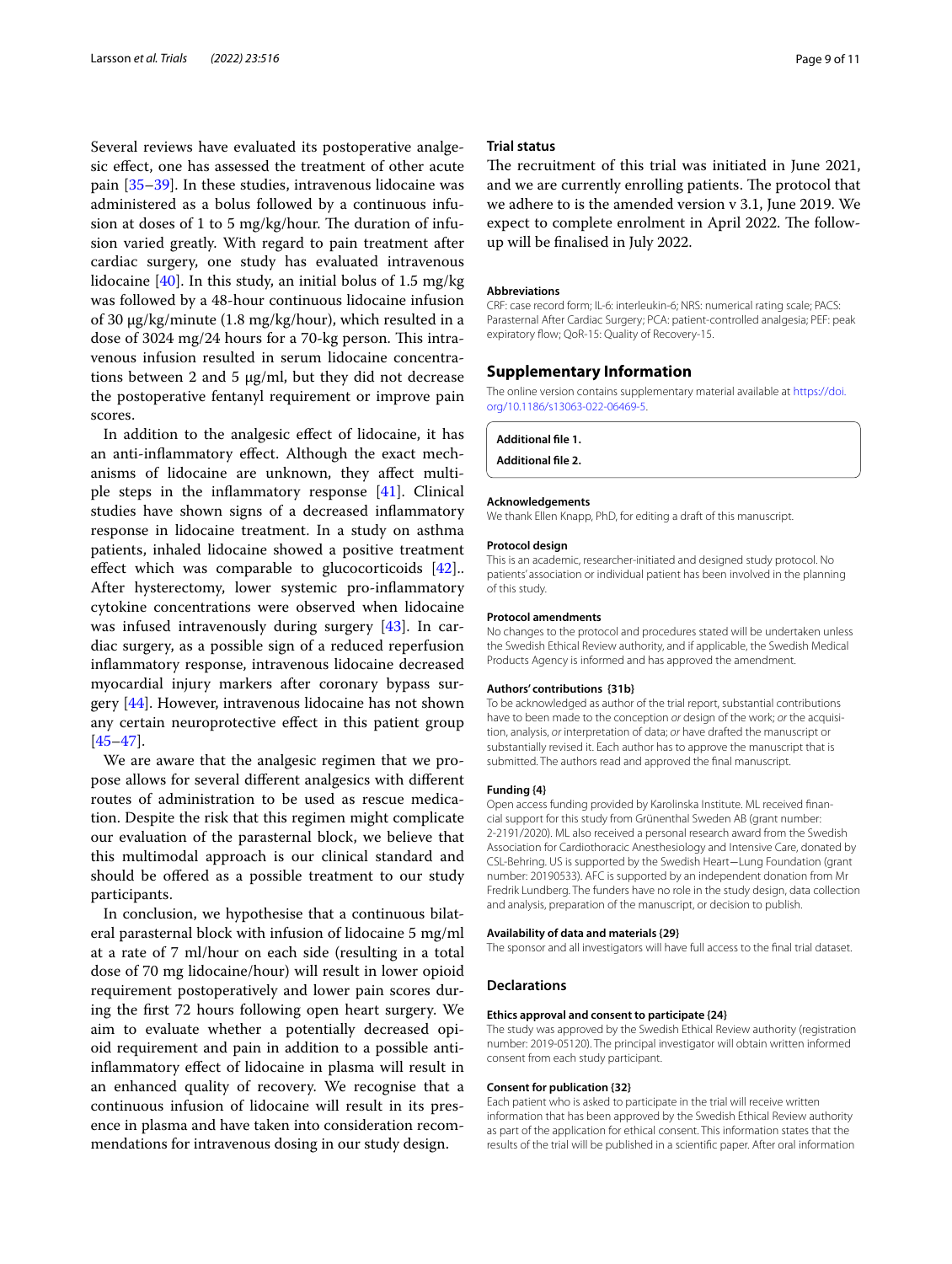about the trial and the possibility to ask questions, the principal investigator (ML) will obtain written consent from each study participant.

#### **Competing interests {28}**

The authors declare that they have no competing interests.

#### **Author details**

<sup>1</sup> Department of Molecular Medicine and Surgery, Karolinska Institutet, Stockholm, Sweden. <sup>2</sup> Function Perioperative Medicine and Intensive Care, Section for Cardiothoracic Anaesthesia and Intensive Care, Karolinska University Hospital, Stockholm, Sweden. <sup>3</sup> Department of Cardiothoracic Surgery, Karolinska University Hospital, Stockholm, Sweden. <sup>4</sup>Institution for Clinical Sciences, Karolinska Institutet at Danderyds Hospital, Stockholm, Sweden. <sup>5</sup>Department of Anaesthesia and Intensive Care, Danderyds Hospital, Stockholm, Sweden.

# Received: 15 December 2021 Accepted: 9 June 2022

#### **References**

- <span id="page-9-0"></span>1. Gerbershagen HJ, Aduckathil S, van Wijck AJ, Peelen LM, Kalkman CJ, Meissner W. Pain intensity on the frst day after surgery: a prospec‑ tive cohort study comparing 179 surgical procedures. Anesthesiology. 2013;118(4):934–44.
- <span id="page-9-2"></span>2. Lahtinen P, Kokki H, Hynynen M. Pain after cardiac surgery: a prospective cohort study of 1-year incidence and intensity. Anesthesiology. 2006;105(4):794–800.
- 3. Mello LC, Rosatti SFC, Hortense P. Assessment of pain during rest and during activities in the postoperative period of cardiac surgery. Rev Lat Am Enfermagem. 2014;22(1):136–43.
- <span id="page-9-1"></span>4. Mueller XM, Tinguely F, Tevaearai HT, Revelly JP, Chioléro R, von Segesser LK. Pain location, distribution, and intensity after cardiac surgery. Chest. 2000;118(2):391–6.
- <span id="page-9-3"></span>5. Choiniere M, Watt-Watson J, Victor JC, Baskett RJ, Bussieres JS, Carrier M, et al. Prevalence of and risk factors for persistent postoperative nonanginal pain after cardiac surgery: a 2-year prospective multicentre study. CMAJ. 2014;186(7):E213–23.
- 6. Gjeilo KH, Stenseth R, Wahba A, Lydersen S, Klepstad P. Chronic postsurgical pain in patients 5 years after cardiac surgery: A prospective cohort study. Eur J Pain. 2017;21(3):425–33.
- 7. Grossi EA, Zakow PK, Ribakove G, Kallenbach K, Ursomanno P, Gradek CE, et al. Comparison of post-operative pain, stress response, and quality of life in port access vs. standard sternotomy coronary bypass patients. Eur J Cardiothorac Surg. 1999;16(Supplement\_2):S39–42.
- 8. Guimaraes-Pereira L, Farinha F, Azevedo L, Abelha F, Castro-Lopes J. Persistent Postoperative Pain after Cardiac Surgery: Incidence, Characterization, Associated Factors and its impact in Quality of Life. Eur J Pain. 2016;20(9):1433–42.
- 9. Kalso E, Mennander S, Tasmuth T, Nilsson E. Chronic post-sternotomy pain. Acta Anaesthesiol Scand. 2001;45(8):935–9.
- <span id="page-9-4"></span>10. van Gulik L, Janssen LI, Ahlers SJ, Bruins P, Driessen AH, van Boven WJ, et al. Risk factors for chronic thoracic pain after cardiac surgery via sternotomy. Eur J Cardiothorac Surg. 2011;40(6):1309–13.
- <span id="page-9-5"></span>11. Kehlet H. Multimodal approach to control postoperative pathophysiol‑ ogy and rehabilitation. Br J Anaesth. 1997;78(5):606–17.
- <span id="page-9-6"></span>12. Kehlet H, Wilmore DW. Evidence-based surgical care and the evolution of fast-track surgery. Ann Surg. 2008;248(2):189–98.
- <span id="page-9-7"></span>13. Carli F, Kehlet H, Baldini G, Steel A, McRae K, Slinger P, et al. Evidence basis for regional anesthesia in multidisciplinary fast-track surgical care pathways. Reg Anesth Pain Med. 2011;36(1):63–72.
- 14. Fleming IO, Garratt C, Guha R, Desai J, Chaubey S, Wang Y, et al. Aggregation of Marginal Gains in Cardiac Surgery: Feasibility of a Perioperative Care Bundle for Enhanced Recovery in Cardiac Surgical Patients. J Cardiothorac Vasc Anesth. 2016;30(3):665–70.
- <span id="page-9-8"></span>15. Gelman D, Gelmanas A, Urbanaite D, Tamosiunas R, Sadauskas S, Bilskiene D, et al. Role of Multimodal Analgesia in the Evolving Enhanced Recovery after Surgery Pathways. Medicina (Kaunas). 2018;54(2):20.
- <span id="page-9-9"></span>16. Liu SS, Block BM, Wu CL. Effects of perioperative central neuraxial analgesia on outcome after coronary artery bypass surgery: a meta-analysis. Anesthesiology. 2004;101(1):153–61.
- 17. Svircevic V, Passier MM, Nierich AP, van Dijk D, Kalkman CJ, van der Heijden GJ. Epidural analgesia for cardiac surgery. Cochrane Database Syst Rev. 2013;(6):CD006715. [https://doi.org/10.1002/14651858.CD006715.](https://doi.org/10.1002/14651858.CD006715.pub2) [pub2.](https://doi.org/10.1002/14651858.CD006715.pub2)
- 18. Ziyaeifard M, Azarfarin R, Golzari SE. A Review of Current Analgesic Techniques in Cardiac Surgery. Is Epidural Worth it? J Cardiovasc Thorac Res. 2014;6(3):133–40.
- <span id="page-9-10"></span>19. Guay J, Kopp S, Guay J. Epidural analgesia for adults undergoing cardiac surgery with or without cardiopulmonary bypass. Cochrane library. 2019;2019(3):CD006715-CD.
- <span id="page-9-11"></span>20. Kelava M, Alfrevic A, Bustamante S, Hargrave J, Marciniak D. Regional Anesthesia in Cardiac Surgery: An Overview of Fascial Plane Chest Wall Blocks. Anesth Analg. 2020;131(1):127–35.
- <span id="page-9-15"></span>21. Koukis I, Argiriou M, Dimakopoulou A, Panagiotakopoulos V, Theakos N, Charitos C. Use of continuous subcutaneous anesthetic infusion in cardiac surgical patients after median sternotomy. J Cardiothorac Surg. 2008;3:2.
- <span id="page-9-16"></span>22. Nasr DA, Abdelhamid HM, Mohsen M, Aly AH. The analgesic efficacy of continuous presternal bupivacaine infusion through a single catheter after cardiac surgery. Ann Card Anaesth. 2015;18(1):15–20.
- 23. Smith LM, Barrington MJ, Hospital S V's, M. Ultrasound-guided blocks for cardiovascular surgery: which block for which patient? Curr Opin Anaesthesiol. 2020;33(1):64–70.
- <span id="page-9-12"></span>24. Kamel EZ, Abd-Elshafy SK, Sayed JA, Mostafa MM, Seddik MI. Pain alleviation in patients undergoing cardiac surgery; presternal local anesthetic and magnesium infltration versus conventional intravenous analgesia: a randomized double-blind study. Korean J Pain. 2018;31(2):93–101.
- <span id="page-9-13"></span>25. Eljezi V, Duale C, Azarnoush K, Skrzypczak Y, Sautou V, Pereira B, et al. The analgesic efects of a bilateral sternal infusion of ropivacaine after cardiac surgery. Reg Anesth Pain Med. 2012;37(2):166–74.
- <span id="page-9-14"></span>26. Eljezi V, D'Ostrevy N. Local Anesthetic Diffusion of Bilateral Sternal Block After Cardiac Surgery. Reg Anesth Pain Med. 2017;42(3):418–9.
- <span id="page-9-19"></span>27. Agarwal S, Nuttall GA, Johnson ME, Hanson AC, Oliver WC Jr. A prospective, randomized, blinded study of continuous ropivacaine infusion in the median sternotomy incision following cardiac surgery. Reg Anesth Pain Med. 2013;38(2):145–50.
- <span id="page-9-18"></span>28. Dowling R, Thielmeier K, Ghaly A, Barber D, Boice T, Dine A. Improved pain control after cardiac surgery: results of a randomized, double-blind, clinical trial. J Thoracic Cardiovasc Surg. 2003;126(5):1271–8.
- <span id="page-9-23"></span>29. Eljezi V, Imhoff E, Bourdeaux D, Pereira B, Farhat M, Schoeffler P, et al. Bilateral sternal infusion of ropivacaine and length of stay in ICU after cardiac surgery with increased respiratory risk: A randomised controlled trial. Eur J Anaesthesiol. 2017;34(2):56–65.
- 30. Florkiewicz P, Musialowicz T, Hippelainen M, Lahtinen P. Continuous Ropivacaine Infusion Offers No Benefit in Treating Postoperative Pain After Cardiac Surgery. J Cardiothorac Vasc Anesth. 2018.
- <span id="page-9-20"></span>31. Magnano D, Montalbano R, Lamarra M, Ferri F, Lorini L, Clarizia S, et al. Inefectiveness of local wound anesthesia to reduce postoperative pain after median sternotomy. J Card Surg. 2005;20(4):314–8.
- <span id="page-9-17"></span>32. White PF, Rawal S, Latham P, Markowitz S, Issioui T, Chi L, et al. Use of a continuous local anesthetic infusion for pain management after median sternotomy. Anesthesiology. 2003;99(4):918–23.
- <span id="page-9-21"></span>33. Chopra A, Hurren J, Szpunar S, Edwin SB. Assessment of Postoperative Pain Control with an Elastomeric Pain Pump Following Cardiothoracic Surgery. Pain Med. 2017;18(8):1450–4.
- <span id="page-9-22"></span>34. Johnson SM, Saint John BE, Dine AP. Local anesthetics as antimicrobial agents: a review. Surg Infect (Larchmt). 2008;9(2):205–13.
- <span id="page-9-24"></span>35. Daykin H. The efficacy and safety of intravenous lidocaine for analgesia in the older adult: a literature review. Br J Pain. 2017;11(1):23–31.
- 36. Estebe JP. Intravenous lidocaine. Best Pract Res Clin Anaesthesiol. 2017;31(4):513–21.
- 37. Masic D, Liang E, Long C, Sterk EJ, Barbas B, Rech MA. Intravenous lidocaine for acute pain: a systematic review. Pharmacotherapy. 2018.
- 38. Weibel S, Jelting Y, Pace NL, Helf A, Eberhart LH, Hahnenkamp K, et al. Continuous intravenous perioperative lidocaine infusion for postoperative pain and recovery in adults. Cochrane Database Syst Rev. 2018;6:CD009642.
- <span id="page-9-25"></span>39. Foo I, Macfarlane AJR, Srivastava D, Bhaskar A, Barker H, Knaggs R, et al. The use of intravenous lidocaine for postoperative pain and recovery: international consensus statement on efficacy and safety. Anaesthesia. 2021;76(2):238–50.